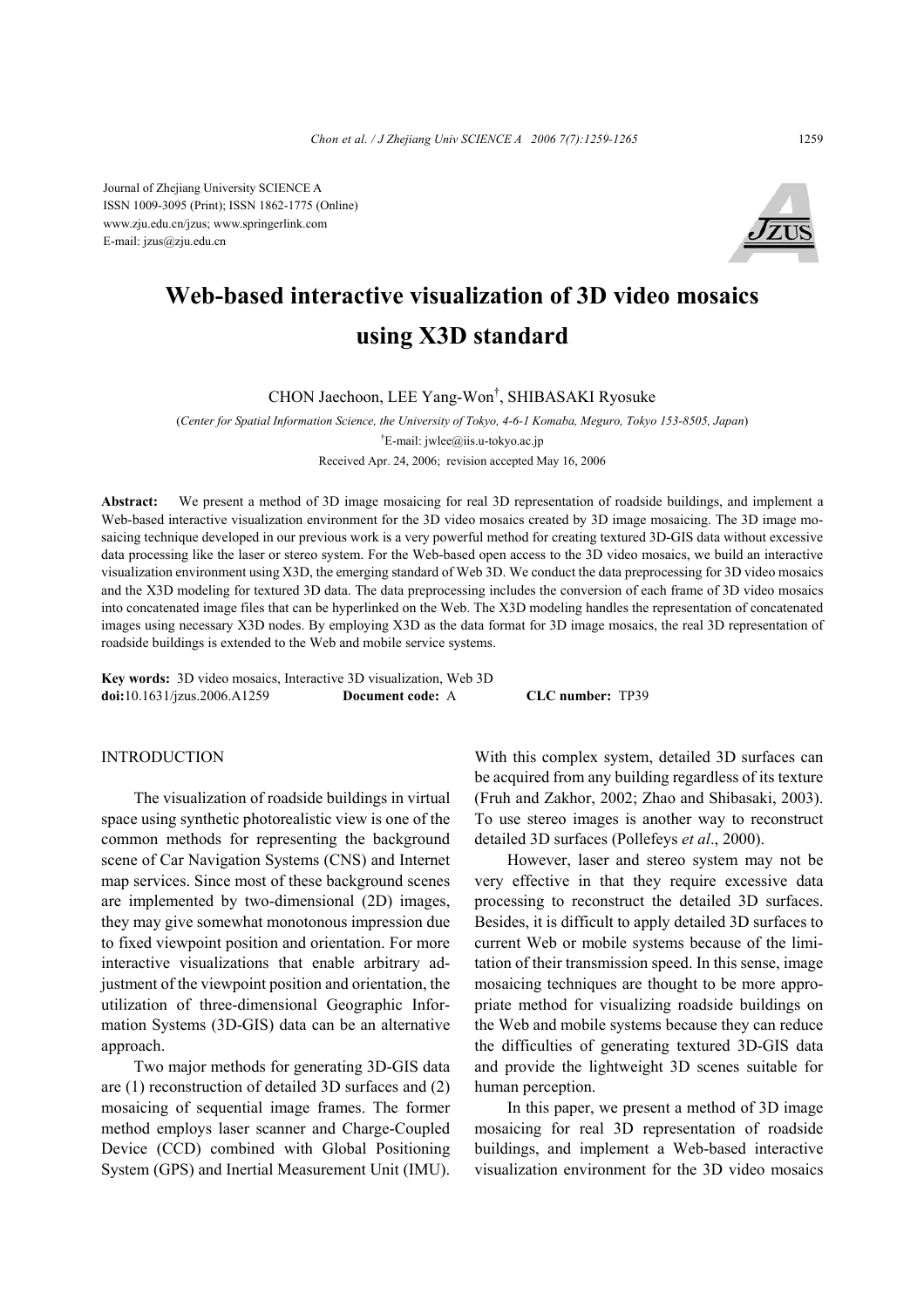created by 3D image mosaicing for which we employ multiple projection planes to overcome the 2D-confined representation of the existing crossed-slits projection technique. Our method concatenates a sequence of vertical planar faces to create a 3D model in which the image frames are back-projected as texture.

For the Web-based interactive visualization environment, we employ eXtensible 3D (X3D), the emerging standard of Web 3D. X3D is an advanced eXtensible Markup Language (XML) version of Virtual Reality Markup Language (VRML) to enable real-time communication of 3D data across all applications and network applications. By using X3D as the data format for 3D image mosaics, the real 3D representation of roadside buildings can be extended to the Web and mobile service systems.

While the background and objectives of this study are briefly described in this section, we explore in more detail the issues on the image mosaicing in Section 2 of the paper. Optical flow detection and camera orientation setup for extracting 3D data from a sequence of images are examined in Section 3. As to the 3D image mosaicing technique, Section 4 describes the concept and procedure of multiple projection planes. Section 5 deals with the X3D standard for Web-based interactive 3D visualization. Demonstrations of the X3D-based interactive visualization of 3D video mosaics are presented in Section 6. Section 7 concludes the paper with a summary and previews of our future work.

## RELATED WORK

Image mosaicing technique builds a compiled image covering a large area by connecting a series of 2D images to a plane. It is used in a variety of applications including satellite imagery mosaics, virtual reality modelling (Szeliski, 1996), medical image mosaics (Chou *et al*., 1997), and video compression. The image mosaicing techniques are divided into two types according to the dependency on a given 3D vector data. In the first type, images of a perspective projection are registered to given 3D vector data (Hartly and Zisserman, 2000; Mikhail *et al*., 2001; Jiang *et al*., 2004). In the second type, images of a perspective projection are conjugated without given 3D vector data. Alternatively, the latter type includes

two methods for obtaining textured 3D vector data: panoramic or spherical mosaicing using a sequence of images taken from pan/tilt cameras (Mann and Picard, 1994; Chen, 1995; McMillan and Bishop, 1995; Krishnan and Ahuja, 1996; Coorg and Teller, 2000; Shum and Szeliski, 2000) and image mosaicing using a sequence of images taken from moving cameras (Zheng and Tsuji, 1992; Peleg *et al*., 2000; Zomet *et al*., 2000; 2003; Roman *et al*., 2004; Zhu *et al*., 2004).

If images are acquired by a tilted camera, the image mosaics created by generic perspective projection and affine transformation tend to be curled. Zomet *et al.*(2000) presented a solution to this problem by warping trapezoids into rectangles while maintaining other image feature invariants. In addition, parallel-perspective mosaicing using a moving camera was proposed by Zheng and Tsuji (1992) and later developed by Peleg *et al*.(2000) and Zhu *et al*.(2004). This technique, first computes the relative position between two consecutive frames for all pairs of a sequential image set. Then, the center strips are extracted from each frame and placed in corresponding positions to build an image mosaic.

However, parallel-perspective mosaicing based on one projection plane is not appropriate for a side-looking video camera at the intersection. Zomet *et al*.(2003) developed crossed-slits projection technique to solve this problem. Roman *et al*.(2004) proposed several user-specified slits to apply the crossedslits projection technique. This technique, however, has a disadvantage in that the image motion for each frame is limited to less than a single pixel when generating an image mosaic with the original resolution. In addition, it is difficult to calculate accurate camera orientation for well-aligned crossed-slits images. More importantly, the image mosaics based on the crossed-slits projection do not provide a 3D impression, as the roadside buildings look like standing on a flat street.

To overcome the drawbacks of the crossed-slits projection technique and to reduce the costs and difficulties of creating textured 3D data, we proposed 3D image mosaicing in our previous work (Chon *et al*., 2004). As a novel 3D version of image mosaicing, our method provides real 3D impression for visualizing roadside buildings. The 3D video mosaics composed of 3D vector data and textured image slits are ob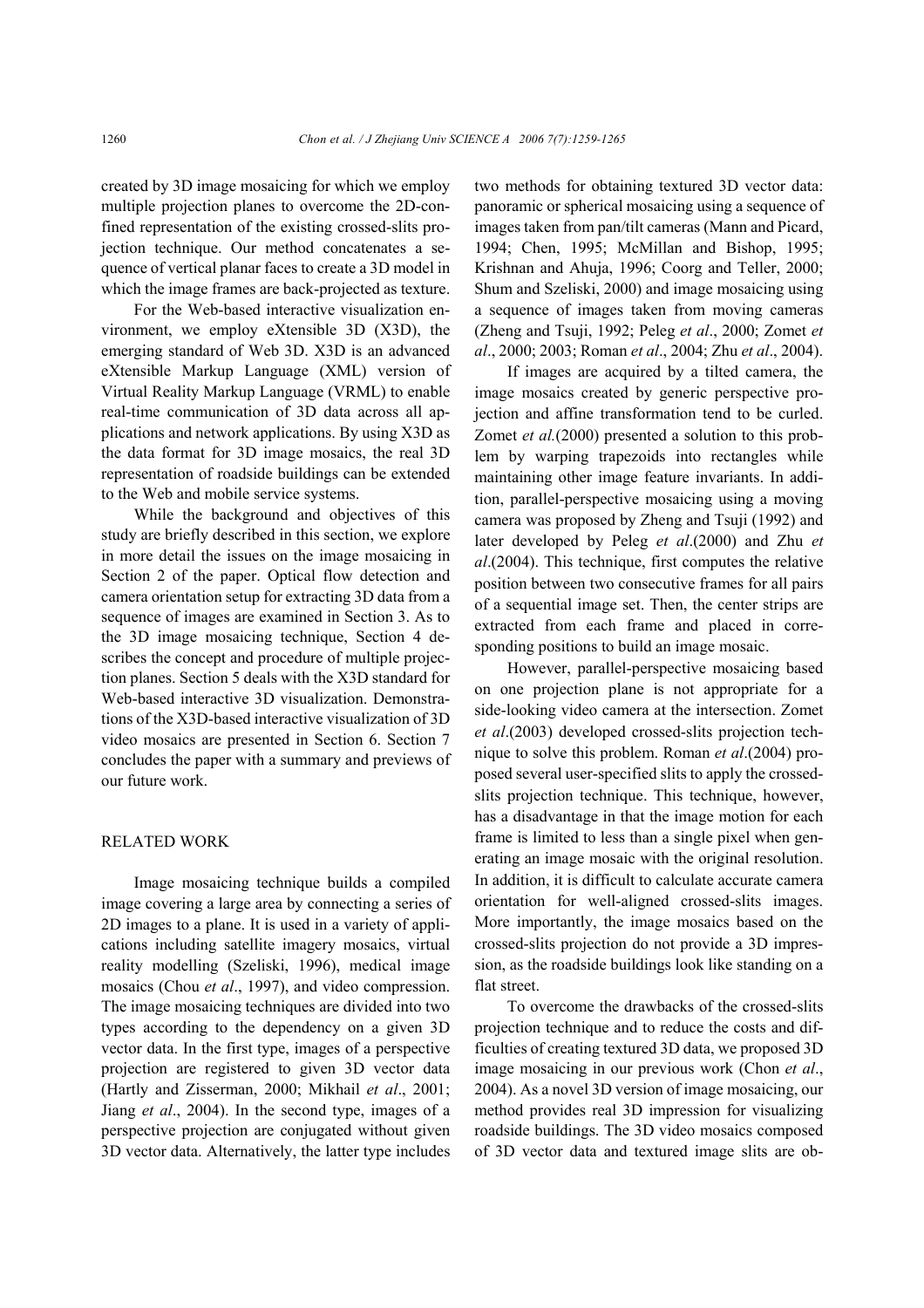tained by a side-looking video camera. The 3D impression of overall scene and each object is originated from the combination of 3D vector data and textured image slits as the result of our 3D image mosaicing which uses a sequence of textured vertical planar faces named "multiple projection planes". The scene geometry is approximated to multiple vertical planar faces using sparsely distributed feature points that are assigned to 3D vector data through bundle adjustments (Hartly and Zisserman, 2000; Mikhail *et al*., 2001). The feature points are extracted and tracked by an edge tracking algorithm based on epipolar geometry (Han and Park, 2000; Hartly and Zisserman, 2000). These vertical planar faces are concatenated to create a 3D model where the image frames are back-projected as texture.

## OPTICAL FLOW DETECTION AND CAMERA ORIENTATION SETUP

Since the 3D data of feature points can be calculated by using collinearity condition with camera parameters in two previous frames (Mikhail *et al.*, 2001), it is necessary for the feature points to be tracked in at least three successive frames. For the robust tracking of several feature points in the three successive frames, we employ an algorithm that tracks each pixel of the edges based on epipolar geometry. The epipolar lines are in almost horizontal direction according to the motion of the moving video camera. Tracking each pixel along the horizontal edges leads to the increase in mismatch rate because the same textures are often found in a horizontal edge. To reduce this mismatch rate, we extract only vertical edges using Canny operator (Canny, 1986).

Fig.1c shows the tracked feature points of vertical edges extracted from the previous and current frames in Figs.1a and 1b, respectively. Since the well-distributed feature points are appropriate for reducing the approximation error of camera parameters, we select best-matched feature points in an image divided into 5×5 blocks like the pattern of chessboard. Fig.1d illustrates the tracked contours (i.e., optical flows) composed of feature points that score the best-matched rate for each block. These optical flows are used as the criteria of vertical planar approximation of the scene geometry for each frame.



**Fig.1 Selecting best-matched feature points for optical flow detection. (a) Previous frame; (b) Current frame; (c) Edge tracking; (d) Feature points chosen on the tracked edges**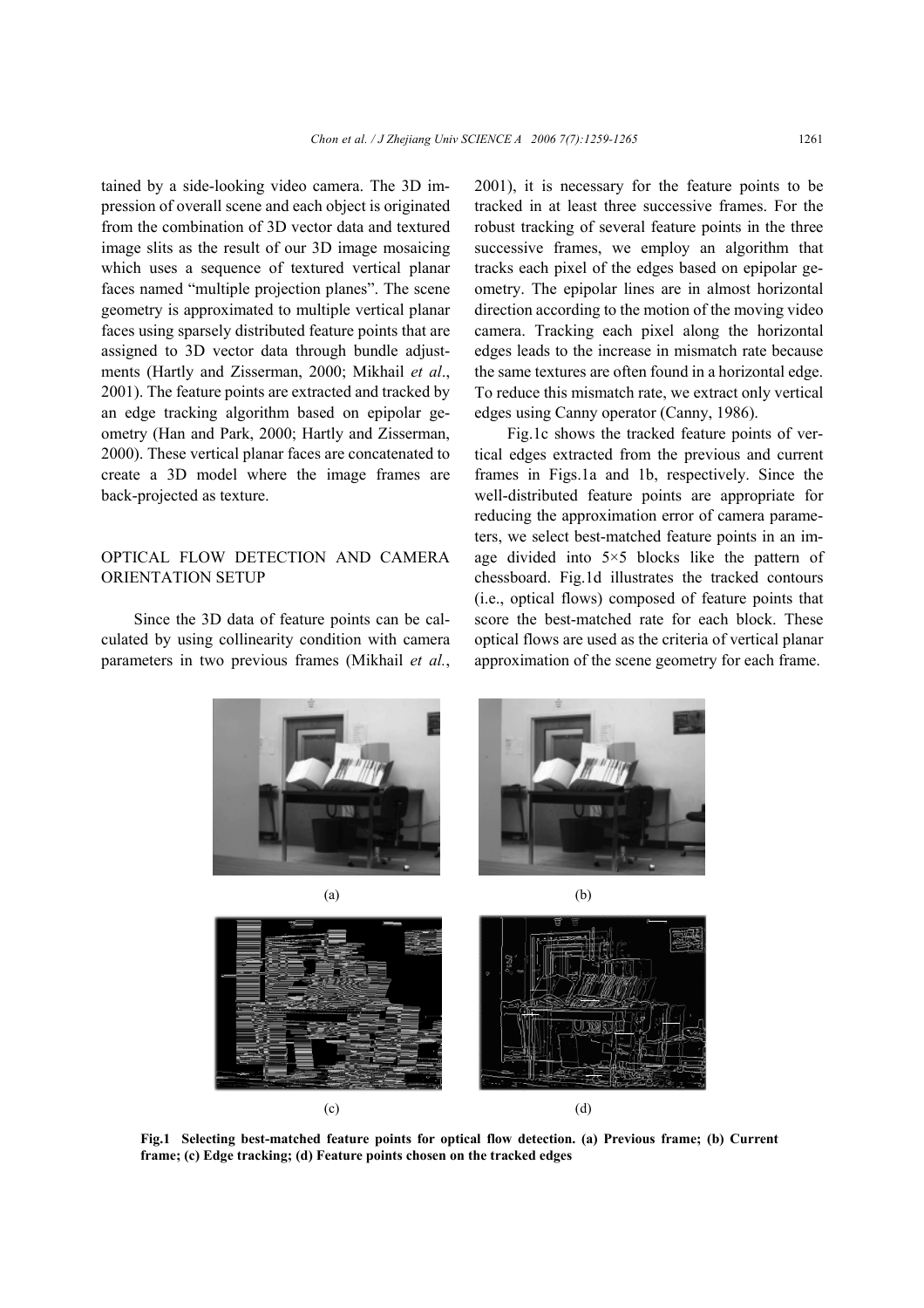In order to build 3D data using the optical flows, the information of exterior and interior parameters of camera is required. Suppose the interior parameters are given, the exterior parameters for photo-triangulation should be approximated for a rigorous solution to nonlinear problems in the collinearity condition. This approximation solution can be built by a closed form space resection (Zheng and Wang, 1992) or a classical nonlinear space resection in the collinearity condition, given four or more feature points (Hartly and Zisserman, 2000).

We employ the classical nonlinear space resection to obtain the exterior parameters of the camera. Assuming that the first frame is based on an arbitrary global reference system, the exterior parameters of the second frame can be approximated in the coplanarity condition. The exterior parameters from the third to the last frame are approximated by bundle adjustment in the collinearity condition. The approximation of the second frame uses coplanarity condition instead of bundle adjustment in order to reduce divergence probability. The number of unknown parameters in the collinearity condition is at least twenty-four, whereas that of the coplanarity condition is six. The approximation from the third to the last frame requires only six unknown parameters owing to the information of 3D data of the referenced feature points.

### 3D IMAGE MOSAICING USING MULTIPLE PROJECTION PLANES

Seen from the sky, the building wall surface appears to be a line. Thus, we can regard each image frame representing the wall surface as a vertical planar face. This vertical planar face is approximated by using 3D data of sparsely distributed feature points in an image frame. The Least Median of Squares (LMedS) method is employed for approximating the projection planar face, with the computation of the regression line (*Z*=*aX*+*b*) as in Fig.2a (Rousseeuw, 1984). Suppose the roadside building wall surface is the thick curve, and the position of a side-looking video camera is each rectangle in Fig.2b, the multiple planar faces are represented in the dotted curve of Fig.2b. The 3D representation of these multiple projection planes is as shown in Fig.2c.



**Fig.2 Concatenation of vertical planar faces generated by the sparsely distributed feature points for each frame. (a) Vertical planar face of each frame; (b) Multiple projection planes in 2D space; (c) Multiple projection planes in 3D space** 

## X3D STANDARD FOR WEB-BASED INTERAC-TIVE 3D VISUALIZATION

Three components are central to designing a Web-based interactive 3D visualization (Ying *et al*., 2004). The first one is data source and storage for the 3D video mosaics. Each image frame of the 3D video mosaics is stored in the form of an image file, so that it can be hyperlinked and concatenated on the Web.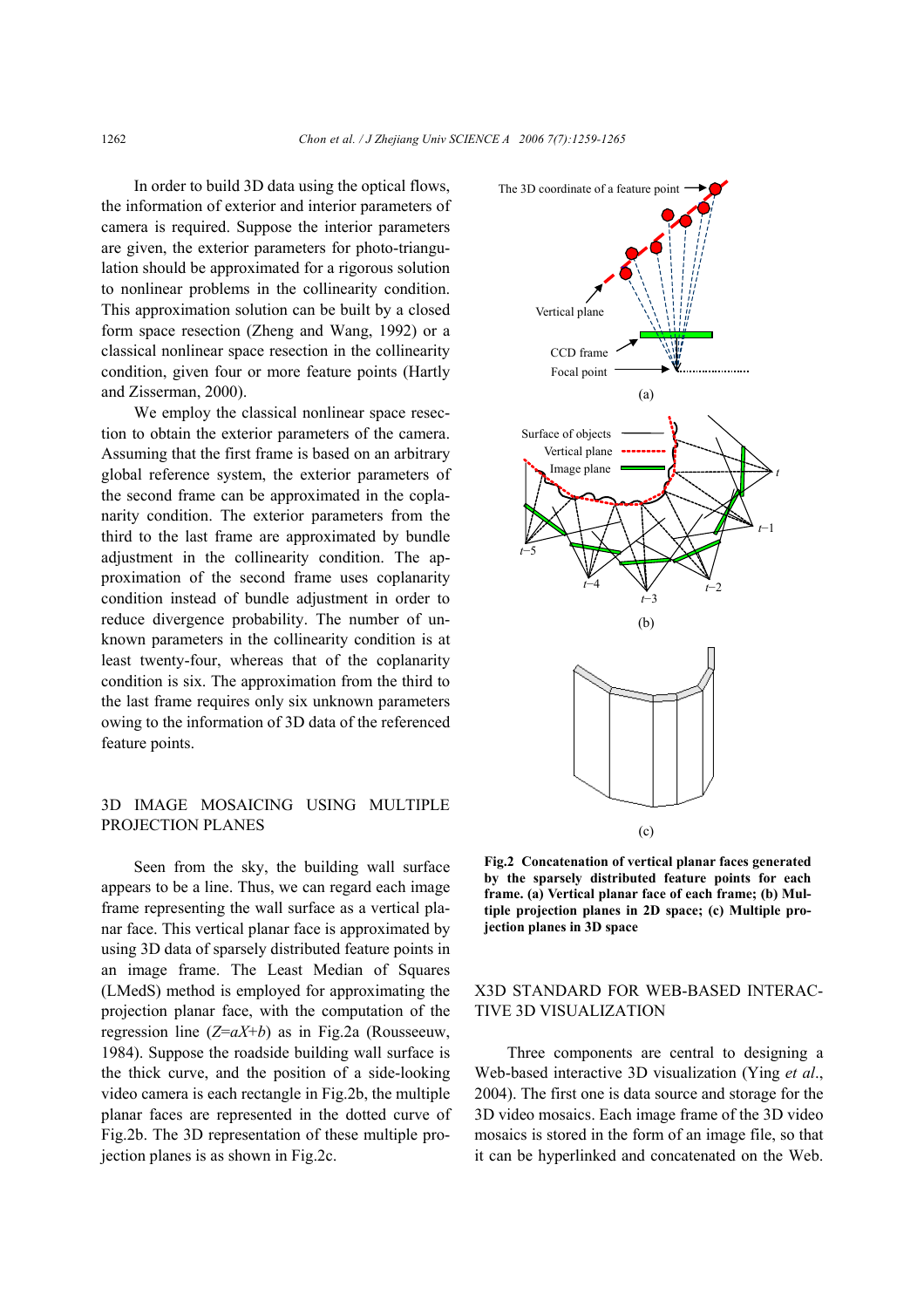The second component is the information technology to support open accessibility and interactivity of the Web. The third component is a 3D graphics method for Web representation. For incorporating these three components, we employ the X3D standard that ensures interactive 3D visualization on the Web.

X3D is a software standard for defining interactive Web- and broadcast-based 3D content integrated with multimedia. X3D is intended for use on a variety of hardware devices and in a broad range of application areas such as engineering and scientific visualization, multimedia presentations, entertainment and educational titles, Web pages, and shared virtual worlds. X3D is also intended to be a universal interchange format for integrated 3D graphics and multimedia. X3D is the successor to the VRML, the original ISO standard for Web-based 3D graphics. X3D improves upon VRML (Fig.3) with new features, advanced Application Programming Interfaces (API), additional data encoding formats, stricter conformance, and a componentized architecture that ensures a modular approach to related standards (Tsai *et al*., 2004).



**Fig.3 Evolution of 3D graphics**

Main goal of X3D scene model is to provide a precise and rich representation framework for geometric and environmental features. An X3D scene graph is a directed acyclic graph. Nodes can contain specific fields with one or more children nodes that participate in the hierarchy (Bilasco *et al*., 2005). Using the nodes, 3D functionalities such as polygonal geometry, parametric geometry, hierarchical transformations, lighting, materials, multi-pass/multistage texture mapping, etc. are implemented.

## WEB DEMONSTRATION OF 3D VIDEO MO-SAICS IN X3D

Our Web-based visualization environment for

3D video mosaics is composed of two parts: the creation of 3D video mosaics and the generation of X3D document.

First, for the creation of 3D image mosaics, we conduct the optical flow detection, camera orientation setup, and 3D image mosaicing with multiple projection planes, using a sequence of image frames acquired by side-looking video camera (Fig.4).





**Fig.4 Creation of 3D video mosaics. (a) Best-matched feature points and multiple projection planes; (b) Textured planar faces for 3D vector data**

Second, for the generation of X3D document, we conduct the data preprocessing for 3D video mosaics and the X3D modelling for textured 3D data. The data preprocessing includes the conversion of each frame of 3D video mosaics into concatenated image files that can be hyperlinked on the Web. The X3D modelling handles the representation of concatenated images using necessary X3D nodes. <Shape> node includes the information of 3D vector data and texture image. <IndexedFaceSet> node, a child node of <Shape>, defines a 3D vector surface model based on the polygons derived from irregularly distributed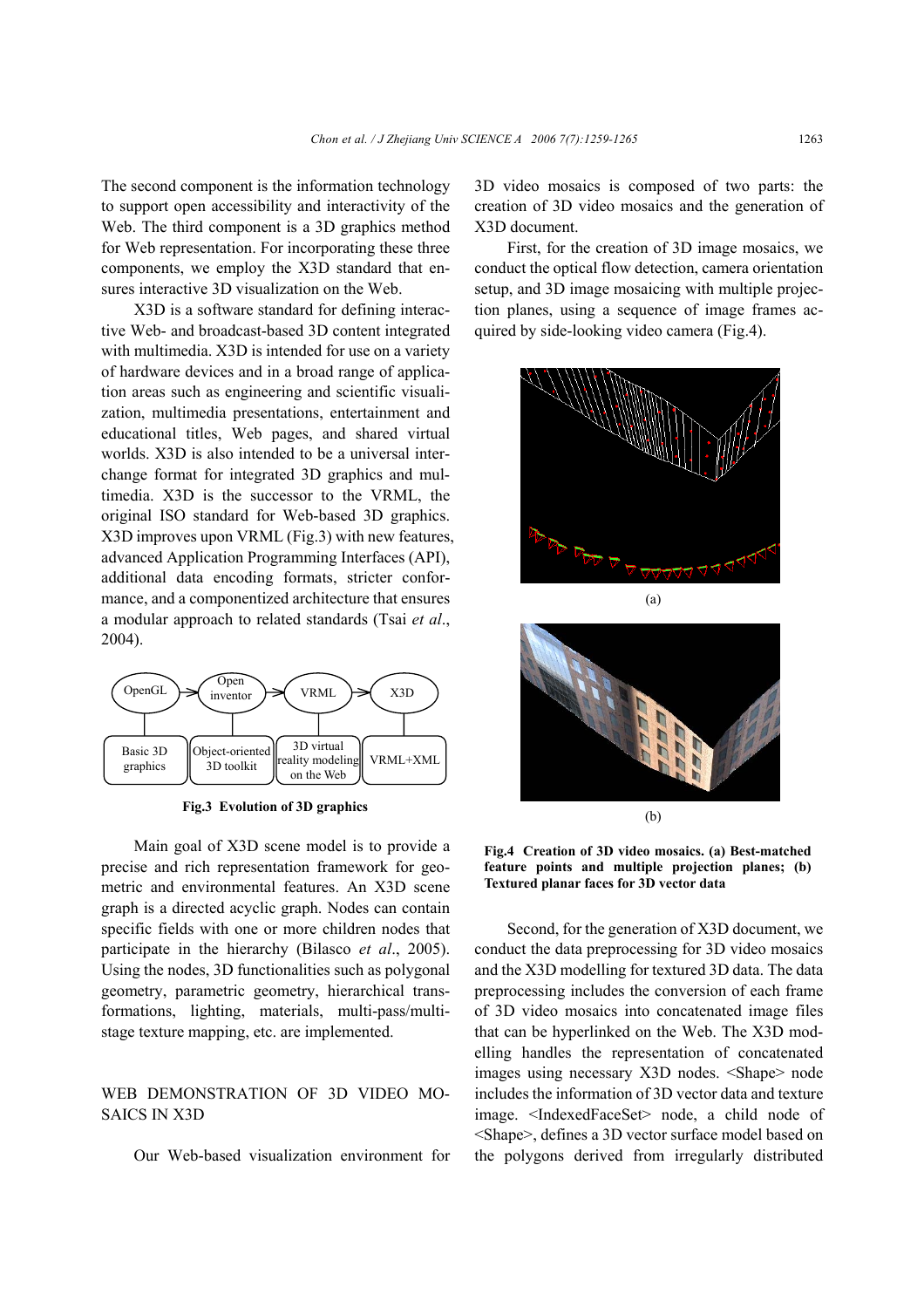height points (Gelautz *et al*., 2004; Farrimond and Hetherington, 2005). <Appearance> node, which is also a child node of <Shape>, defines a hyperlink to the texture image assigned to corresponding 3D vector data. As a client-side user interface, we employ Octaga Player (http://www.octaga.com) for an ActiveX plug-in of Web browsers. Fig.5 illustrates the Web-based interactive visualization of 3D video mosaics in X3D, as the result of our work. This X3D document provides the arbitrary adjustment of viewpoint position and orientation in addition to the real 3D representation of roadside buildings as a textured 3D-GIS data on the Web.

#### **CONCLUSION**

We presented a method of 3D image mosaicing for real 3D representation of roadside buildings, and implemented a Web-based interactive visualization environment for the 3D video mosaics created by 3D image mosaicing. The 3D image mosaicing technique developed in our previous work is a very powerful method for creating textured 3D-GIS data without

excessive data processing like the laser or stereo system. For the Web-based open access to the 3D video mosaics, we built an interactive visualization environment using X3D, the emerging standard of Web 3D. We conducted the data preprocessing for 3D video mosaics and the X3D modelling for textured 3D data. The data preprocessing includes the conversion of each frame of 3D video mosaics into concatenated image files that can be hyperlinked on the Web. The X3D modelling handles the representation of concatenated images using necessary X3D nodes. By employing X3D as the data format for 3D image mosaics, the real 3D representation of roadside buildings is extended to the Web and mobile service systems.

As the result of our work, the X3D document composed of 3D video mosaics created by 3D image mosaicing provides the arbitrary adjustment of viewpoint position and orientation in addition to the real 3D representation of roadside buildings as textured 3D-GIS data on the Web. One of the advantages of X3D is the interoperability with Moving Picture Experts Group Layer 4 (MPEG-4), the multimedia standard for wired and wireless Internet. An animated



**Fig.5 Web demonstration of 3D video mosaics in X3D**